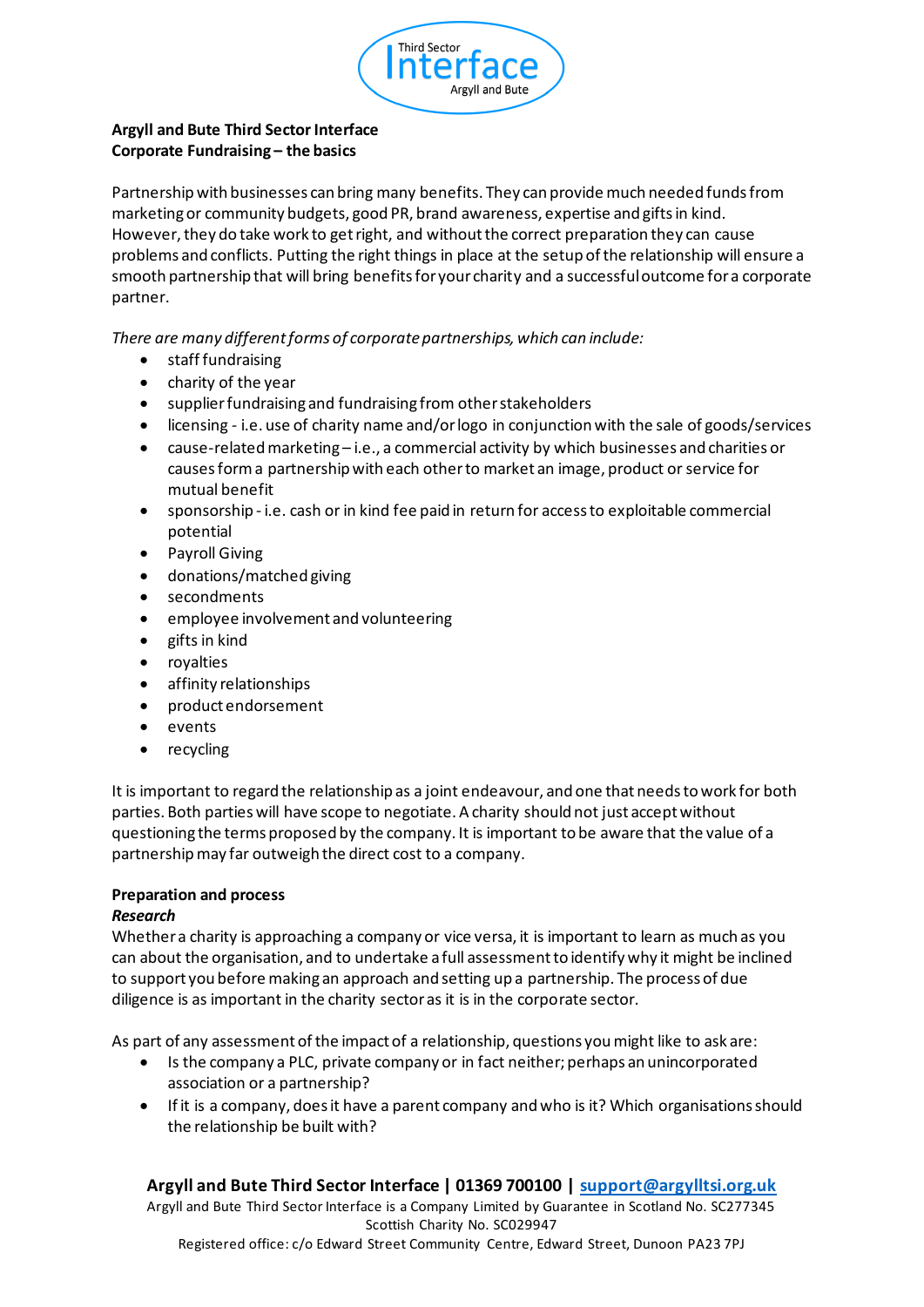

# **Argyll and Bute Third Sector Interface**

## **Corporate Fundraising – the basics**

- Is the company financially sound? (A charity may want to take up credit references. Your auditors could offer advice here.)
- Is it a new or start up business?
- Is there a history of charitable support or charitable giving within the company? If so what was it, when was it, and was it successful? (Check with the previous charity partner if possible).
- What are the company's motives for corporate giving?
- Do the values and ethics of the company and its subsidiaries complement those of the charity?
- Are you dealing at the right level, with the right department and is there high-level commitment to partnership with a charity?
- Is more than one level of company management committed to the partnership?
- Both the company's and the charity's brands should be regarded as valuable assets to protect. With this in mind, will the association enhance or damage the charity's brand?
- The company and the charity should be equal partners, although this may not always be feasible. Both charity and company should be clear about the benefits they expect to gain from the relationship.
- Is what the charity is expected to bring to the partnership a fair exchange for what the company is offering in return?
- Will the company exercise due diligence on behalf of the charity and be responsible for all of the costs?
- What is the public's perception of the company and its brand?

### *Decision-making process*

A policy on working with companies, agreed by the trustees, is essential for a charity to be able to engage effectively with the corporate sector. The policy should define the parameters of associations across all types of corporate and partnership activity. However, this is just the first step. There needs to be a process for decision-making, including a clear delegation of responsibilities, since working with companies is the classic example of where value judgements need to be made. All those responsible for the development of these relationships should be given specific instruction on the charity's boundaries on corporate engagement and at what point the decision-making body decides whether or not an initiative should proceed. The complexity of the issue s that need to be addressed will define the process.

### *Communicating and Marketing Plans*

Assuming part of the reason for going into a corporate/charity relationship is – in part - publicity, thought should be given as to how it is to be communicated externally and internally within both of the organisations. It is advisable for a communications plan to be written at an early stage that gives the necessary amount of information to the necessary amount of people. Both sets of employees should be informed about the relationship and nature of the partnership. In the plan the messages ought to be agreed by all concerned and adhered to. It is good practice for it to be clear what both the company and the charity do independently and what they are trying to achieve together.

Communications to the public and customers should always include the aims of the partnership and what the relationship is about. It is important that each party respects the other's branding guidelines, and that both parties agree the final procedure for press releases and media liaison, being aware of each other's needs and timescales.

**Argyll and Bute Third Sector Interface | 01369 700100 | support@argylltsi.org.uk** Argyll and Bute Third Sector Interface is a Company Limited by Guarantee in Scotland No. SC277345 Scottish Charity No. SC029947 Registered office: c/o Edward Street Community Centre, Edward Street, Dunoon PA23 7PJ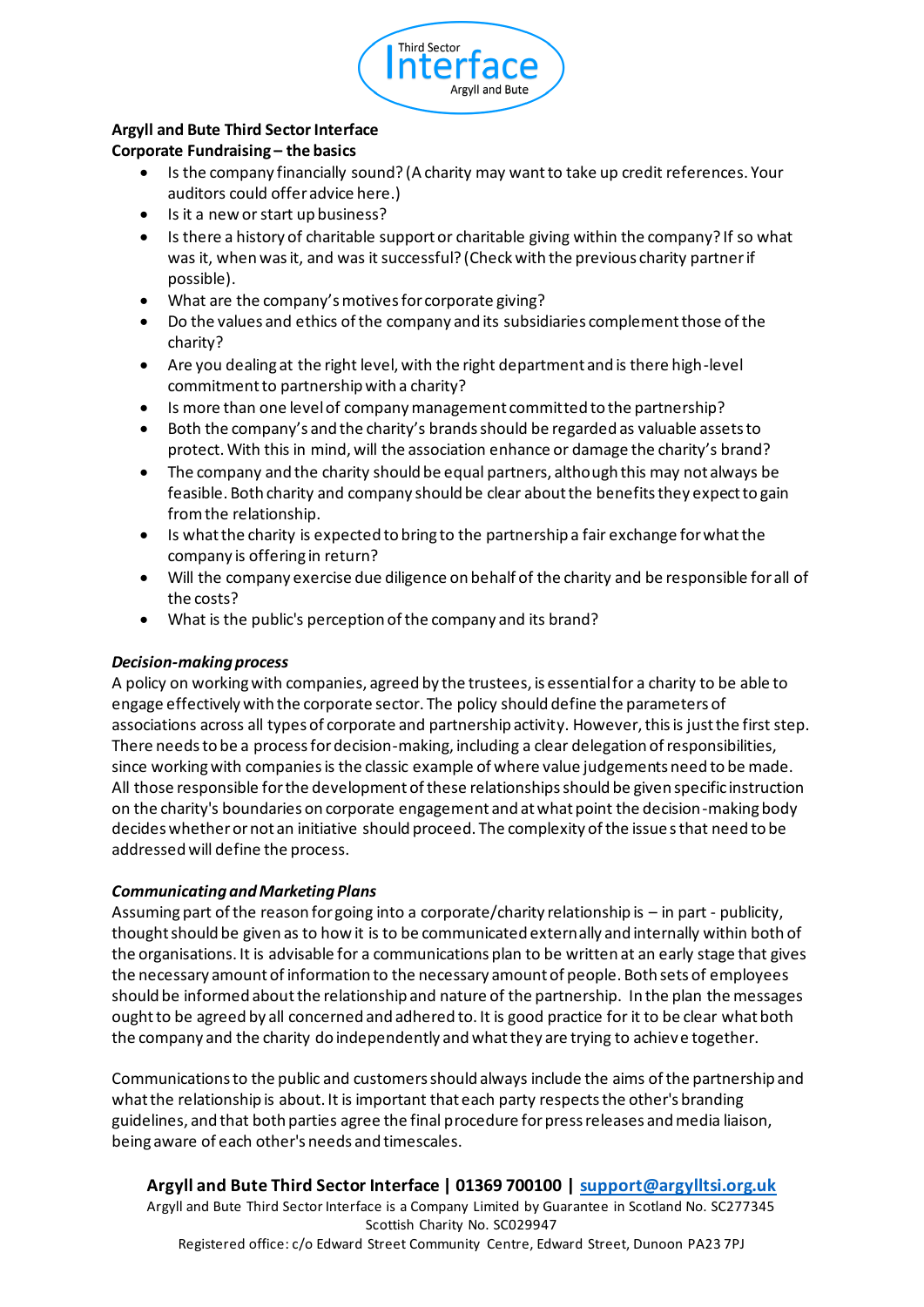

## **Argyll and Bute Third Sector Interface Corporate Fundraising – the basics** Conflicts of interest and managing risk

#### *Conflicts of Interest*

It is important that a charity is driven by some kind of mission. This will help define what its aims are as an organisation. It will also help establish the right kinds of companies to be associated with. When selecting a company, a charity should establish that there are no conflicts of interest.

Good partnerships often result from common interests and agendas. It can be a fine line between common interest and conflict of interest. The kinds of conflicts that can arise and that may affect a relationship are where:

- ethical considerations carry different weight with the charity and the company
- a company is working with two charities in the same sector
- a charity is working with two companies from the same sector
- a company provides a product or service that helps achieve the mission of a charity (e.g. a pharmaceutical company supplying, in a commercial arrangement, anti-cancer drugs to a hospice and supporting that hospice 'philanthropically' at the same time)
- a company wants a partnership to be exclusive
- the company wants access to charity supporters
- a company is both a supporter and a supplier to a charity (for example, bank providing banking services and also fundraising for a charity)
- an employee or non-executive director is also a trustee of the charity, and wants to exercise influence over artistic aims/product
- a company wishes to link direct material benefits for their product through the association with the charity (for example, implying a health benefit from a product through the association with a medical charity).

### *Risk Assessment*

Using a clear process of risk assessment, it is advisable for a charity to identify at an early stage the element of risk involved in any activity. Working with a company brings with it many benefits but there is almost certainly an element of risk. Research will unearth issues that could adversely affect the charity and action can then be taken at an early stage to negate any risk.

### *Participating Duties, Obligations and Rights*

Within a business/charity relationship, like any other, there are both legal and moral obligations. Where the law does cover the position, the issues are clear cut (i.e. the need for a commercial participator agreement where financial gain is evident for the corporate), but clarity may be required where the law does not cover the position. In setting up an association with a company it is still necessary to make clear certain issues at the outset and their implications, for example:

- the use of the brand and the charity's name and logo
- who owns what: copyright, events, services, products, brands and logo's
- who is going to do what, and when it is to be done
- how the relationship is going to be presented to the outside world and what is going to be said about the company and the charity
- the duration and clear terms of the relationship (for instance whether that should include exclusivity agreements or allow access to a supporter database)

#### **Key legal points**

It is important that charities always consider the following points:

### **Argyll and Bute Third Sector Interface | 01369 700100 | support@argylltsi.org.uk**

Argyll and Bute Third Sector Interface is a Company Limited by Guarantee in Scotland No. SC277345 Scottish Charity No. SC029947 Registered office: c/o Edward Street Community Centre, Edward Street, Dunoon PA23 7PJ